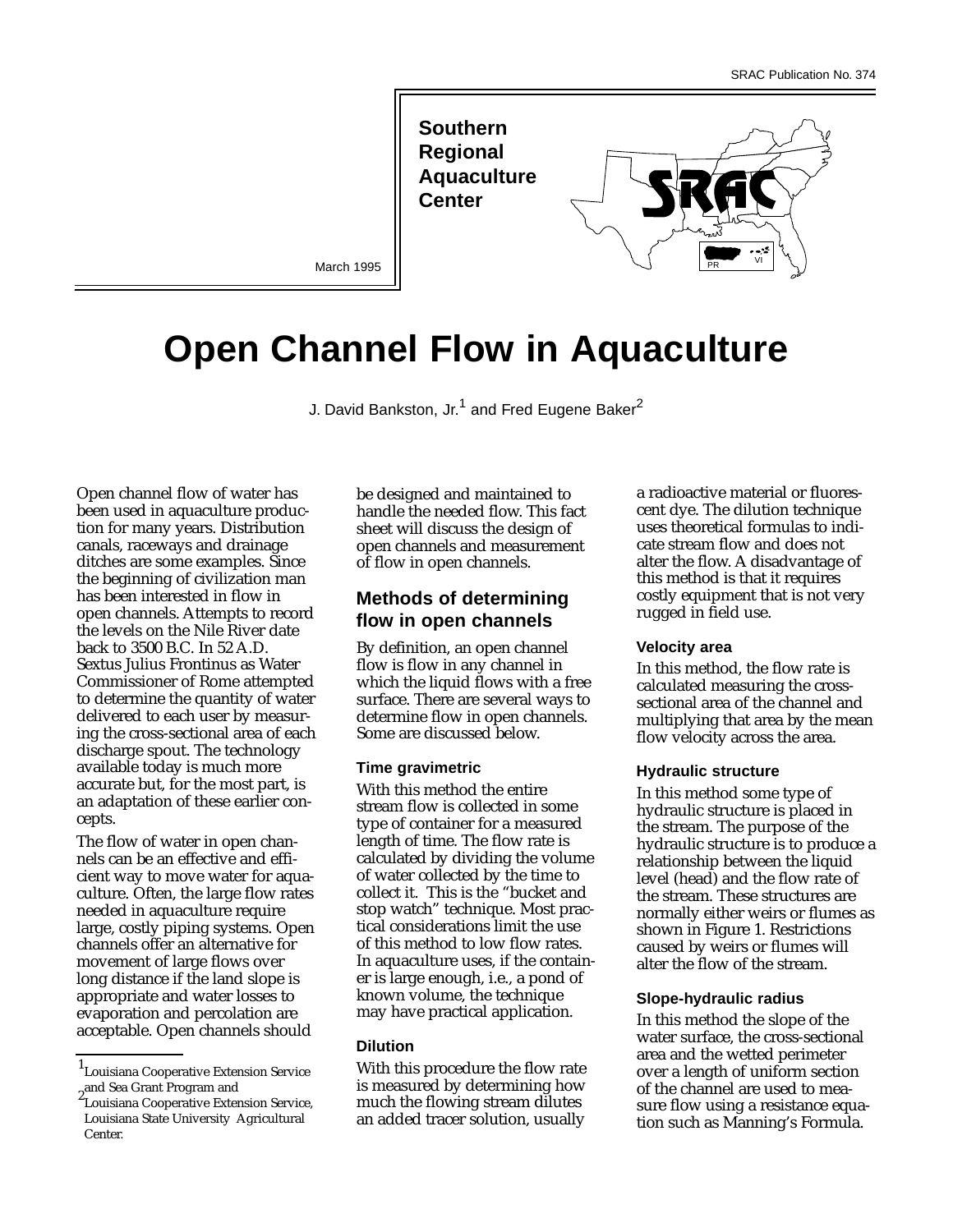

*Figure 1. Hydraulic structures are either weirs or flumes.*

The wetted perimeter is the length of wetted surface of the cross-sectional area and is an indicator of the efficiency of the channel shape and therefore the resistance to flow. The Manning Formula requires a knowledge of the crosssection of the channel, the slope of the channel, the water depth and a roughness factor dependent on the channel surface.

# **Practical flow measurement in aquaculture**

It should be understood that the study of open channel flow is complex. Flow is seldom uniform, the roughness of the channel may vary, turbulence is almost always present, and the cross-sectional area may not be constant. Most flow measurements are estimations at best, and empirical methods (methods developed by real world experiences) are very common.

Because of the length of this publication and the practicality to aquaculture, more in-depth discussion will be presented only for the velocity-area and the slopehydraulic radius methods.

### **How to use the velocity-area method**

The velocity-area method is a procedure that is simple and practical for channels of the size normally used in aquaculture. The basic relationship is:

 $Q = VA$ , Where

- $Q =$  Flow in cubic feet per minute
- V = Velocity in feet per minute
- $A = Cross-sectional area in feet<sup>2</sup>$

This is the basic equation of all flow. Therefore, to evaluate a channel to determine the amount of water flowing we need to measure the cross-sectional area (A) and the average velocity (V) across the cross-sectional area.

Area (A) is determined by measuring the width (W) (Figure 2) and taking measurements of the depth at equal distances across W and averaging them. Then W X D will give the cross-sectional area.

Measuring the velocity is the difficult part of this procedure since the velocity varies widely across the cross-section. There at least 8 procedures used to determine the mean velocity. The most common are the two-point method and the



*Figure 2. Typical cross-section of any open channel.*

six-tenths-depth method. The two-point method is used where the water depth is more than 2 feet. Here the velocity is measured at .2 and .8 of the depth and averaged. Accuracy of this method is high. The six-tenthsdepth method measures velocity at .6 the depth from the surface. The accuracy is not as good as the two-point method, but adequate in shallow channels. With both methods a current meter is required. Velocity measurements are recorded at equal intervals across the channel and averaged. The equation  $Q = AV$  is then applied to determine the flow (Q). Accuracies of  $\pm 20$  percent should result if care is taken with measurements.

Devices used to measure velocity in open channels are known as current meters. A number of different types of current meters are available. Morris and Wiggert (1972) reviewed these devices. The more common are Doppler Ultrasonic meters, Turbine meters, rotating element meters, electromagnetic probe meters and Eddyshedding Vortex meters. Improvements in electronics have enhanced the accuracy of these meters.

## **How to use the slope hydraulic radius method**

The Manning Equation in its various forms is the most used empirical method for estimating the flow in open channels. This equation can also be used to design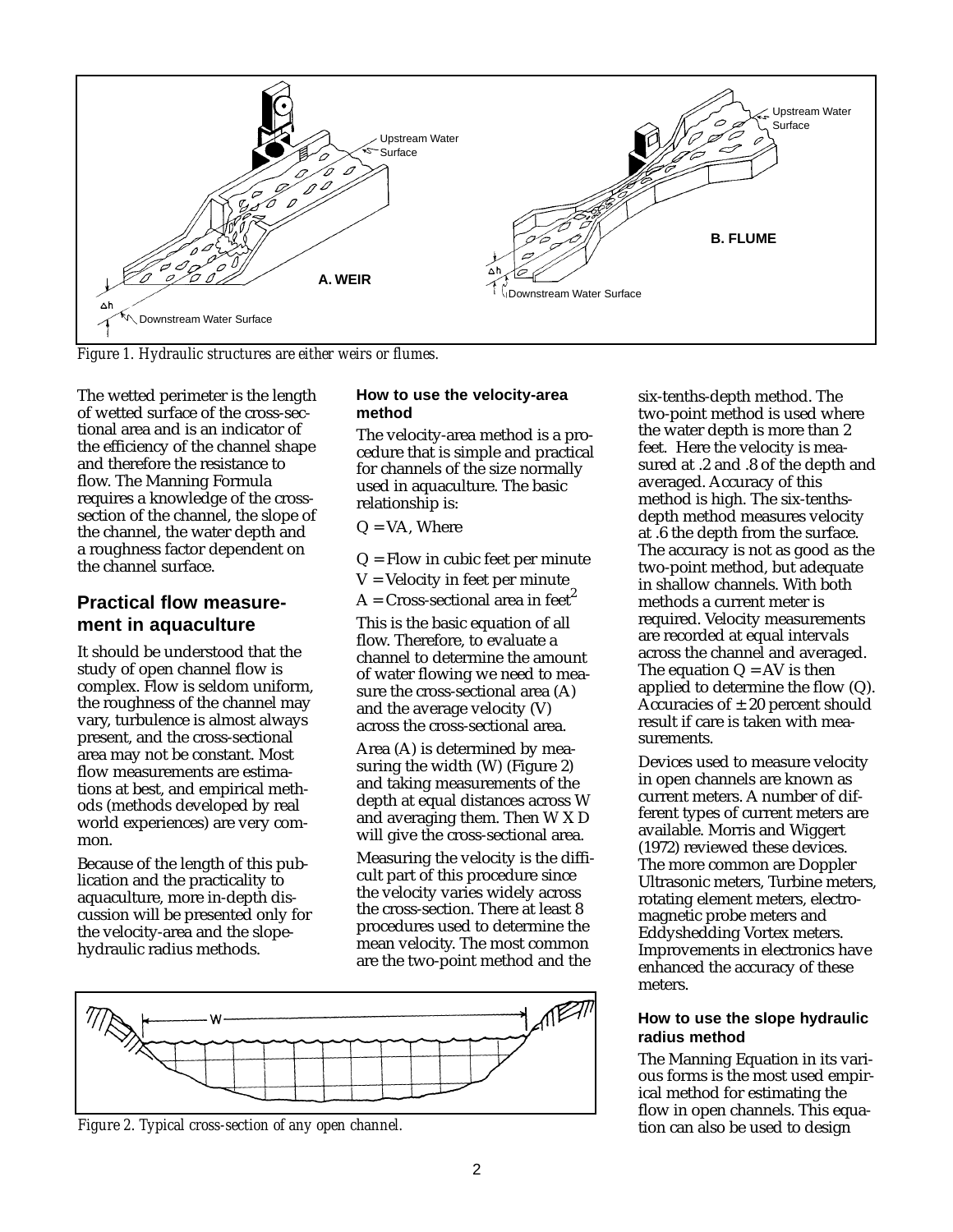open channels. The Manning Equation can be written as follows: 2

1

$$
Q = A X V = \frac{1.49 R^{\frac{3}{3}} x S^{\frac{2}{2}} x A}{n}
$$

- Q = Flow in cubic feet per second
- $R = Hydraulic Radius = A/P$  in ft.
- A = Cross-sectional area of the channel in ft.
- $P = W$ etted perimeter of the channel in ft.
- S = Slope of the channel dimensionless
- n = The roughness coefficient dimensionless

If Q is desired in gal/min, the equation becomes

$$
Q = 669 \frac{R^{\frac{2}{3}} \times S^{\frac{1}{2}} \times A}{n}
$$

For the Manning formula to be applied the channel should be nearly uniform in slope, cross-section and roughness, and free of outside water sources, turns and rapids. The straight section should be at least 200 feet long (longer if possible).

It can be seen that the average velocity and flow vary inversely with the roughness of the channel (n). Therefore, the higher the n value the lower the flow, all other factors being equal. Table 1 gives n values for several channel types. R is defined as the hydraulic radius, the cross-sectional area divided by the wetted perimeter. This is dependent on the slope and depth of water flowing. Table 2 provides geometric elements for channels of 4 cross-sectional slopes. The most common shape for earthen open channels is the trapezoid. This shape allows for varying side slopes which can minimize erosion. Table 3 shows permissible side slopes depending on soil types. This information is useful when designing an open channel.

The slope of the channel (S) is a measure of the channel bottom elevation difference at the ends of the uniform section divided by the length of the section.



*Figure 3. Measuring water flow in an open ditch.*

As an example, suppose we want to know how much water is flowing in an open ditch with the following trapezoidal cross-sectional shape (Figure 3).

The ditch bottom is known to drop 1 foot in 400 feet of nearly straight uniform cross-section. The channel is vegetated and not well kept.

n = (Table 1) is estimated as .030

$$
S = \frac{\text{elevation difference}}{\text{section length}} = \frac{1}{400} = .0025
$$

From Table 3

A = (b + zh) h = [4 + 3 (1) ] 1 = 7  
\nR = 
$$
\frac{(b + zh) h}{b + 2h\sqrt{1 + z^2}} = \frac{[4 + 3 (1)] 1}{4 + 2 (1)\sqrt{1 + (3)^2}} = \frac{7}{10.32} = .68
$$
  
\nQ = 669  $\frac{(R)^{\frac{2}{3}} \times S^{-\frac{1}{2}} \times A}{n}$   
\nQ =  $\frac{669 (.68)^{\frac{2}{3}} \times (.0025)^{\frac{1}{2}} \times 7}{0.030} = \frac{669 (.77) (.05) (7)}{0.030}$ 

 $Q = 6,010$  gal/min.

This seems to be a large amount of water flowing. Is the velocity too high for the sandy loam soil? Table 4 shows that the maximum allowable mean velocity to minimize erosion =  $160 \text{ ft/min}$ . The average velocity in our example channel is:

 $Q = 6{,}010 \text{ gal/min} = 803 \text{ ft}^3/\text{min}$  (7.48 gal = 1 ft<sup>3</sup>)  $V = \frac{Q}{V} = \frac{803}{V} = 115$  ft/min A 7

Therefore, the velocity will not cause excessive erosion.

planned. Remember, the calculated values are only as good as the input values. Variances in the shape, slope and straightness will cause the procedure to be less accurate and less useful.

From the discussion and the example it should be evident that in the design of an open channel that is to be nearly straight and uniform, the Manning Equation can be very useful. By considering various cross-sectional shapes and depths of flow with known slopes, needed flow rates for aquacultural applications can be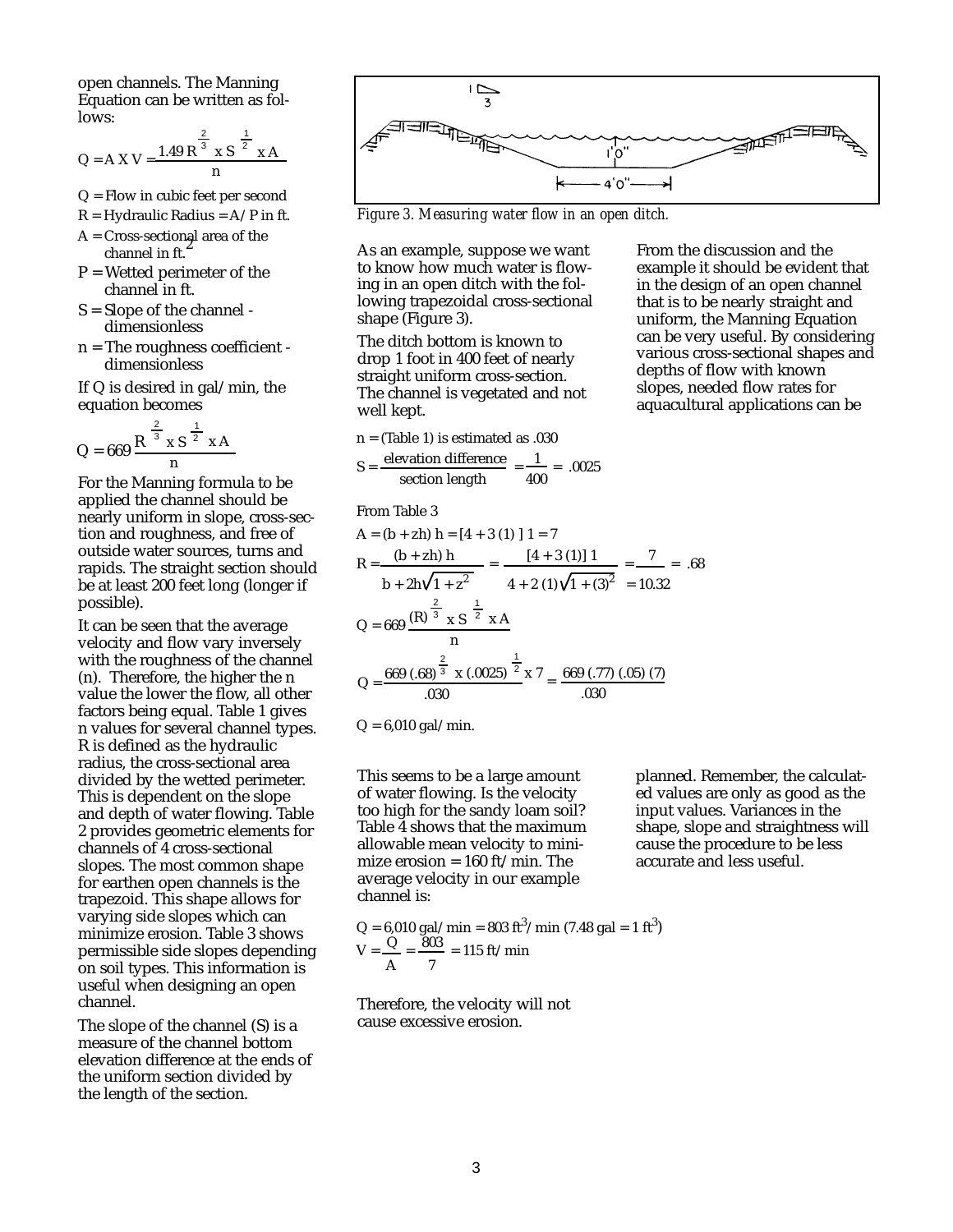| Table 1. Channel condition and values of the roughness coefficient n.                                                                                                                                                                                                                                                                                                                                  |            |  |  |  |
|--------------------------------------------------------------------------------------------------------------------------------------------------------------------------------------------------------------------------------------------------------------------------------------------------------------------------------------------------------------------------------------------------------|------------|--|--|--|
| <b>Channel Condition</b>                                                                                                                                                                                                                                                                                                                                                                               | Value of n |  |  |  |
| Exceptionally smooth, straight surfaces; enameled or glazed coating; glass; lucite; brass                                                                                                                                                                                                                                                                                                              | 0.009      |  |  |  |
| Good wood, metal, or concrete surfaces with some curvature, very small projections, slight<br>moss or algae growth or gravel deposition; shot concrete surfaced with troweled mortar                                                                                                                                                                                                                   | 0.014      |  |  |  |
| Rough brick; medium quality cut stone surface; wood with algae or moss growth; rough<br>concrete; riveted steel                                                                                                                                                                                                                                                                                        | 0.015      |  |  |  |
| Well-built earth channels covered with thick, uniform silt deposits; metal flumes with excessive<br>curvature, large projections, accumulated debris                                                                                                                                                                                                                                                   | 0.018      |  |  |  |
| Smooth, well-packed earth; rough stone walls; channels excavated in solid, soft rock; little<br>curving channels in solid loess, gravel or clay, with silt deposits, free from growth, in average<br>condition; deteriorating, uneven metal flume with curvatures and debris; very large canals in                                                                                                     | 0.020      |  |  |  |
| good condition                                                                                                                                                                                                                                                                                                                                                                                         |            |  |  |  |
| Small, manmade earth channels in well-kept condition; straight natural streams with rather<br>clean, uniform bottom without pools and flow barriers, cavings and scours of the banks                                                                                                                                                                                                                   | 0.025      |  |  |  |
| Ditches; below average manmade channels with scattered cobbles in bed                                                                                                                                                                                                                                                                                                                                  | 0.028      |  |  |  |
| Well-maintained large floodway; unkept artificial channels with scours, slides, considerable<br>aquatic growth; natural stream with good alignment and fairly constant cross-section                                                                                                                                                                                                                   | 0.030      |  |  |  |
| Permanent alluvial rivers with moderate changes in cross-section, average stage; slightly<br>curing intermittent streams in very good condition                                                                                                                                                                                                                                                        | 0.033      |  |  |  |
| Small, deteriorated artificial channels, half choked with aquatic growth, winding river with<br>clean bed, but with pools and shallows                                                                                                                                                                                                                                                                 | 0.035      |  |  |  |
| Irregularly curving permanent alluvial stream with smooth bed; straight, natural channels with<br>uneven bottom, sand bars, dunes, few rocks and underwater ditches; lower section of<br>mountainous streams with well-developed channel with sediment deposits; intermittent<br>streams in good condition; rather deteriorated artificial channels, with moss and reeds, rocks,<br>scours and slides. | 0.040      |  |  |  |
| Artificial earth channels partially obstructed with debris, roots, and weeds; irregularly<br>meandering rivers with partly grown-in or rocky bed; developed flood plains with high grass<br>and bushes.                                                                                                                                                                                                | 0.067      |  |  |  |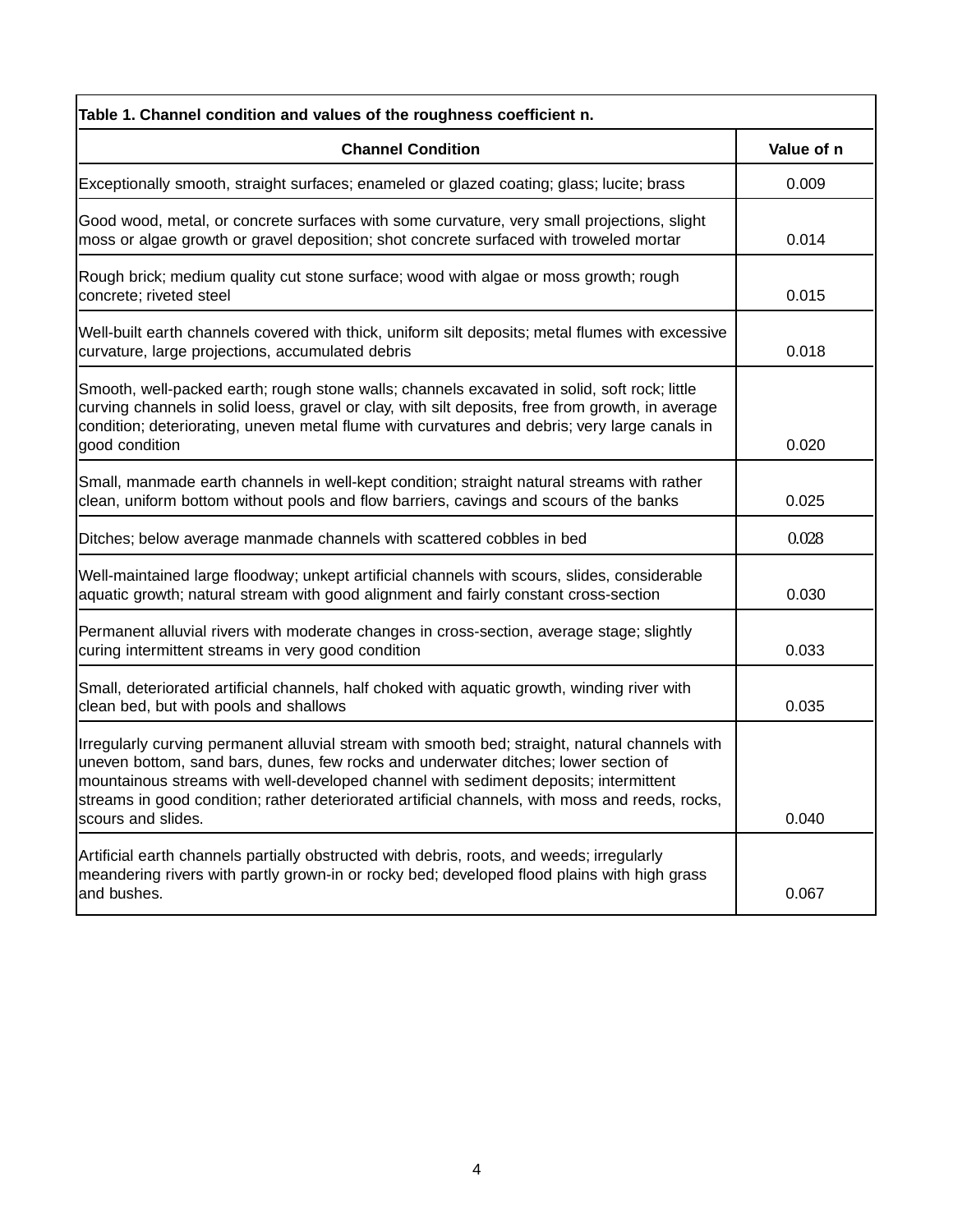| Table 2. Channel section geometry and associated parameters. |                                 |                                               |                                                    |  |  |
|--------------------------------------------------------------|---------------------------------|-----------------------------------------------|----------------------------------------------------|--|--|
| Section                                                      | Area<br>$\overline{\mathsf{A}}$ | Wetted perimeter<br>$\mathsf{P}_{\mathsf{w}}$ | Hydraulic radius<br>$R = \frac{A}{P_{\rm w}}$      |  |  |
| $\sf B$<br>$\overline{\nabla}$<br>$\vert$ h                  | $B~\times~h$                    | $B + 2h$                                      | $\frac{Bh}{B + 2h}$                                |  |  |
| B<br>$\overline{\mathbf{y}}$<br> h<br>$\overline{z}$<br>b    | $(b + zh)h$                     | $b +2h \sqrt{(1+z^2)}$                        | $\frac{(b + zh) h}{b + 2h \sqrt{1+z^2}}$           |  |  |
| $\mathsf B$<br>$\overline{\nabla}$<br>$\hbar$<br>Ż           | $zh^2$                          | $2h \sqrt{1 + z^2}$                           | zh<br>$\frac{1}{2\sqrt{1+z^2}}$                    |  |  |
| $\mathbb D$                                                  | $\frac{(a - \sin a)D^2}{8}$     | 0.5 aD                                        | 0.25 $\left(\frac{1-\sin\,\alpha}{\alpha}\right)D$ |  |  |

| Z/1    |
|--------|
| 3:1    |
| 2.5:1  |
| 2:1    |
| 1.5:1  |
| 1.25:1 |
| 1:1    |
| 0.5:1  |
| 0.25:1 |
|        |